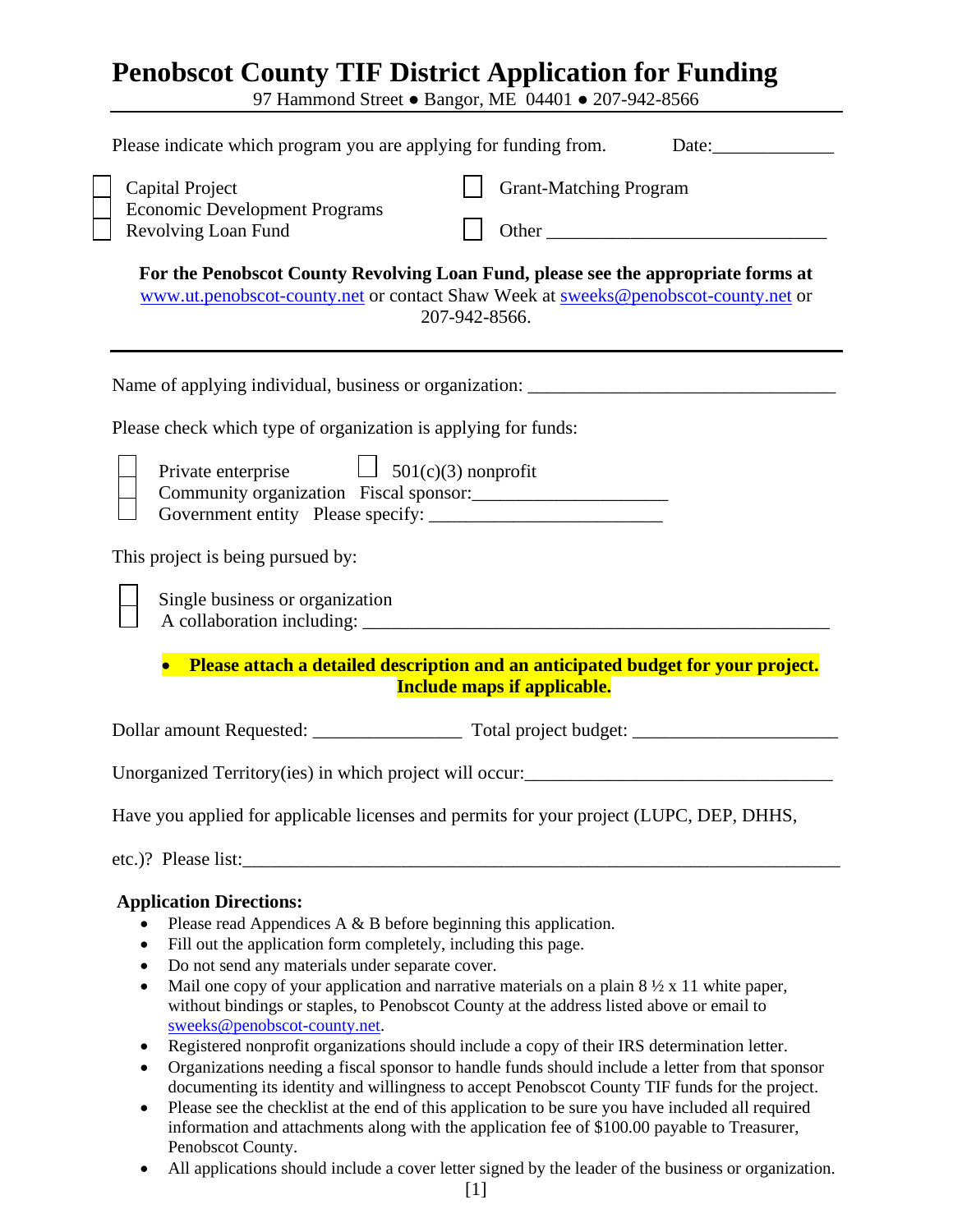# Penobscot County TIF District Application for Funding

# **Please provide the following information.**

# **1. Applicant Information**

|                                    | Number of years business/agency has been in existence: __________________________          |
|------------------------------------|--------------------------------------------------------------------------------------------|
|                                    | Number paid staff (note FT, PT and/or Seasonal): ________________________________          |
|                                    |                                                                                            |
|                                    |                                                                                            |
|                                    |                                                                                            |
|                                    |                                                                                            |
|                                    |                                                                                            |
|                                    |                                                                                            |
|                                    |                                                                                            |
| to this application, if you wish): | A 200-word (maximum) description of your project (you may add a one-page typed description |
|                                    |                                                                                            |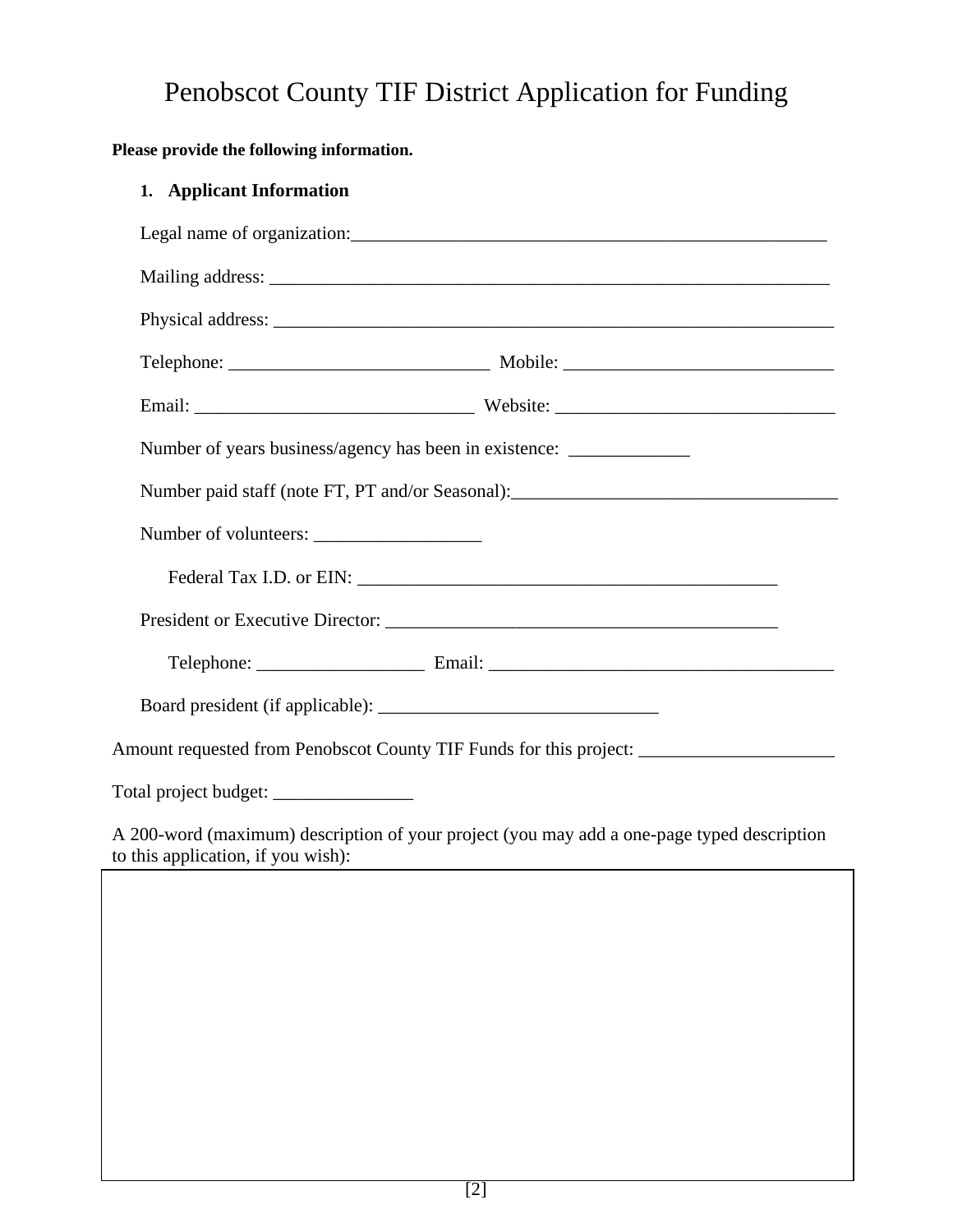#### **2. Jobs and Geographic Region**

All eligible projects must take place within one or more of the Unorganized Territories of Penobscot County. Please indicate the township(s) where the proposed activities will take place:

Projects that will directly create and/or retain jobs may have a stronger likelihood of a successful grant award through this program. Jobs are measured as full-time equivalent (FTE) based on 2080 hours per year. (Example: a job that creates two full-time jobs for six months equals one FTE.)

| Number of jobs to be <b>created</b> through this project: __________ Jobs <b>retained:</b> _______ |  |
|----------------------------------------------------------------------------------------------------|--|
| Types of jobs and number of each:                                                                  |  |
|                                                                                                    |  |
|                                                                                                    |  |
|                                                                                                    |  |
|                                                                                                    |  |
|                                                                                                    |  |
|                                                                                                    |  |

Please include any other information you may have about job creation below, including temporary construction phase employment and projections for the future: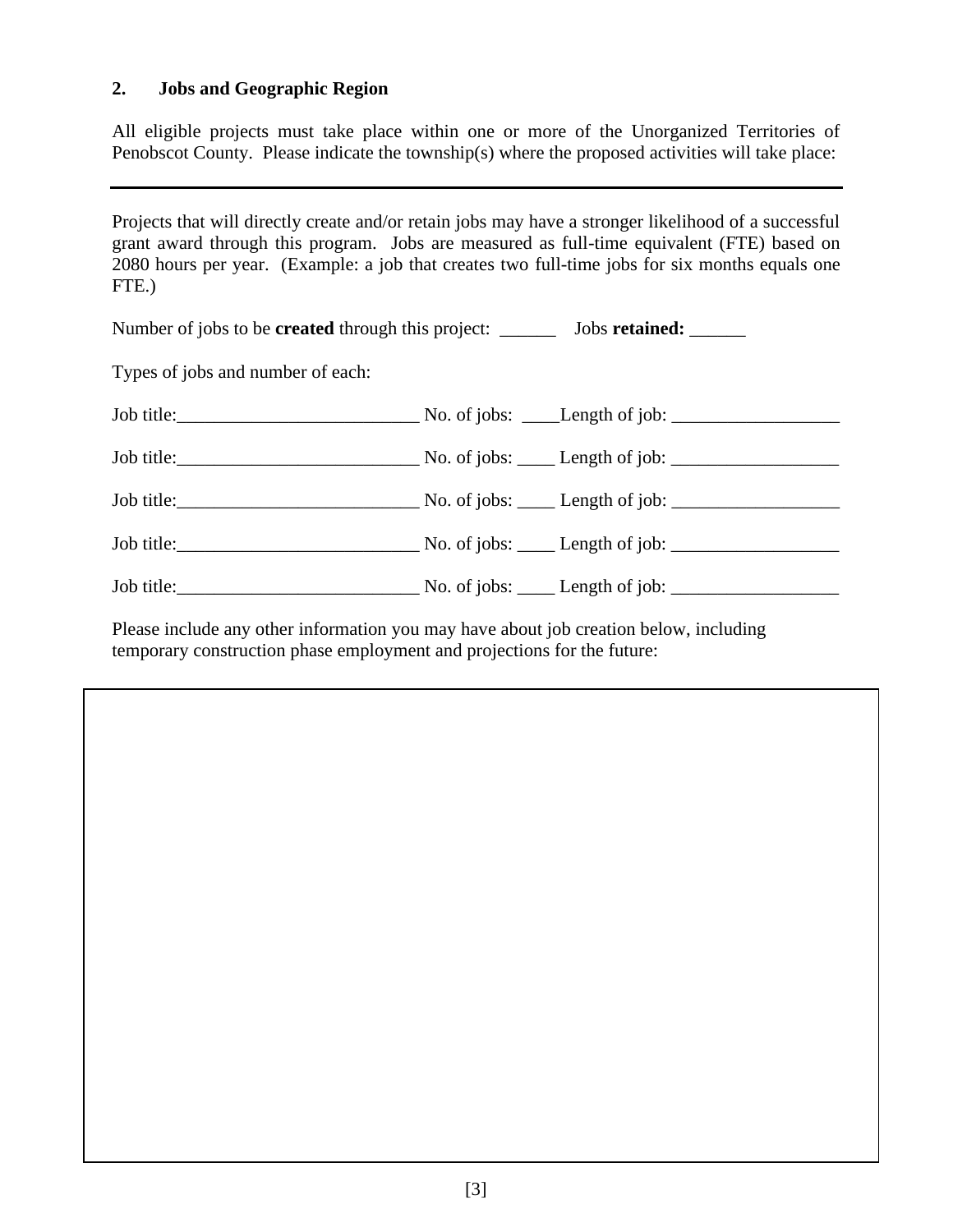#### **3. Financial Information**

Fiscal year start and end dates: From \_\_\_\_\_\_\_\_\_\_\_\_\_\_\_\_\_\_\_\_\_\_ to \_\_\_\_\_\_\_\_\_\_\_\_\_\_\_\_\_\_\_\_\_\_\_

# **Revenues and Expenses for Enterprises Currently in Business**

## **Revenue**

| Income from sale of goods & services | \$            |
|--------------------------------------|---------------|
| Grants & donations:                  |               |
| Individuals and businesses           | \$            |
| Foundations                          | \$            |
| Government funding                   | \$            |
| Personal funds                       | \$            |
| Interest income                      | \$            |
| Other (please list):                 | $\mathcal{S}$ |
|                                      |               |
| <b>Total Revenue</b>                 | \$            |

#### **Expenses**

| Administration        | \$                        |
|-----------------------|---------------------------|
| Labor                 |                           |
| Supplies              | \$                        |
| Equipment             | \$                        |
| Fundraising costs     | \$                        |
| Other (please list):  | $\boldsymbol{\mathsf{S}}$ |
|                       |                           |
| <b>Total Expenses</b> | \$                        |

#### **NET (REVENUE-EXPENSES)**  $\frac{1}{2}$  **\$**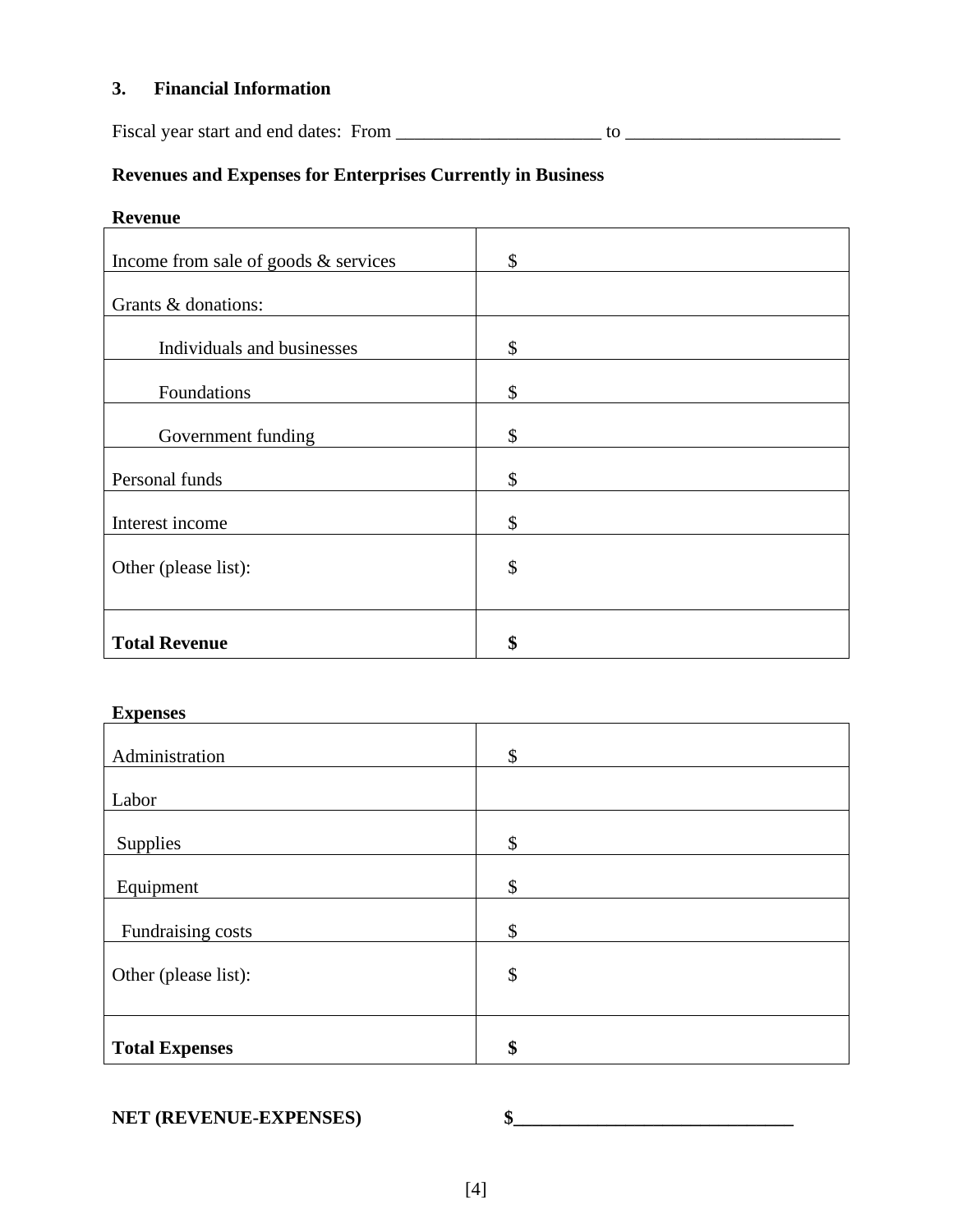# **Assets and Liabilities for Last Fiscal Year** From:\_\_\_\_\_\_\_\_\_\_\_\_\_ to: \_\_\_\_\_\_\_\_\_\_\_\_\_\_\_\_\_\_\_

## **Assets Liabilities**

| Cash                 | \$<br>Accounts payable         | \$ |
|----------------------|--------------------------------|----|
| Property & equipment | \$<br>Long-term liabilities    | \$ |
| Accounts receivable  | \$                             |    |
| Investments          | \$                             |    |
| Other (please list)  | \$                             |    |
|                      |                                |    |
|                      |                                |    |
| <b>Total Assets</b>  | \$<br><b>Total Liabilities</b> | \$ |

Restricted Assets or Revenue (explain):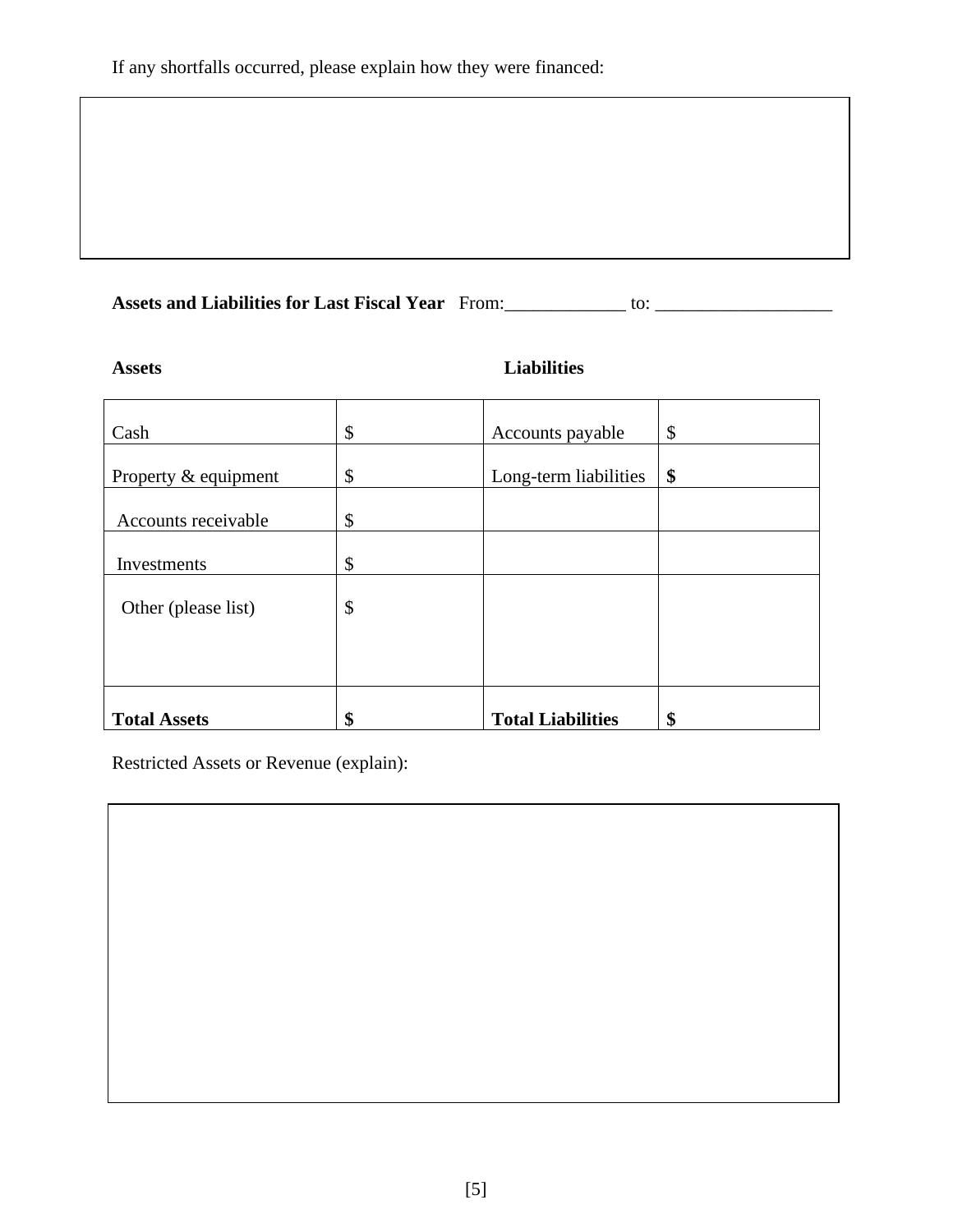### **4. Project Budget**

**Please attach a budget for your proposed or ongoing project,** including startup costs, operating costs, estimated payroll, equipment and supplies, etc.

Also include anticipated sources of revenue for the project, including donations, earned income and fees for services.

For the County Grant-Matching Program, please demonstrate and document at least 50% of the total project secured as cash contribution. (For more information, please see Appendix A.)

## **5. Sustainability Plan**

Penobscot County UT TIF funding is intended to provide the initial boost often required to help an initiative to become self-sufficient. What are your plans to ensure the continuation of this project or business and to secure funding in the future? Please list at least three strategies for sustainability.

#### **6. Barriers to Success**

Please indicate the greatest impediments to success of your proposed project and plans to address them.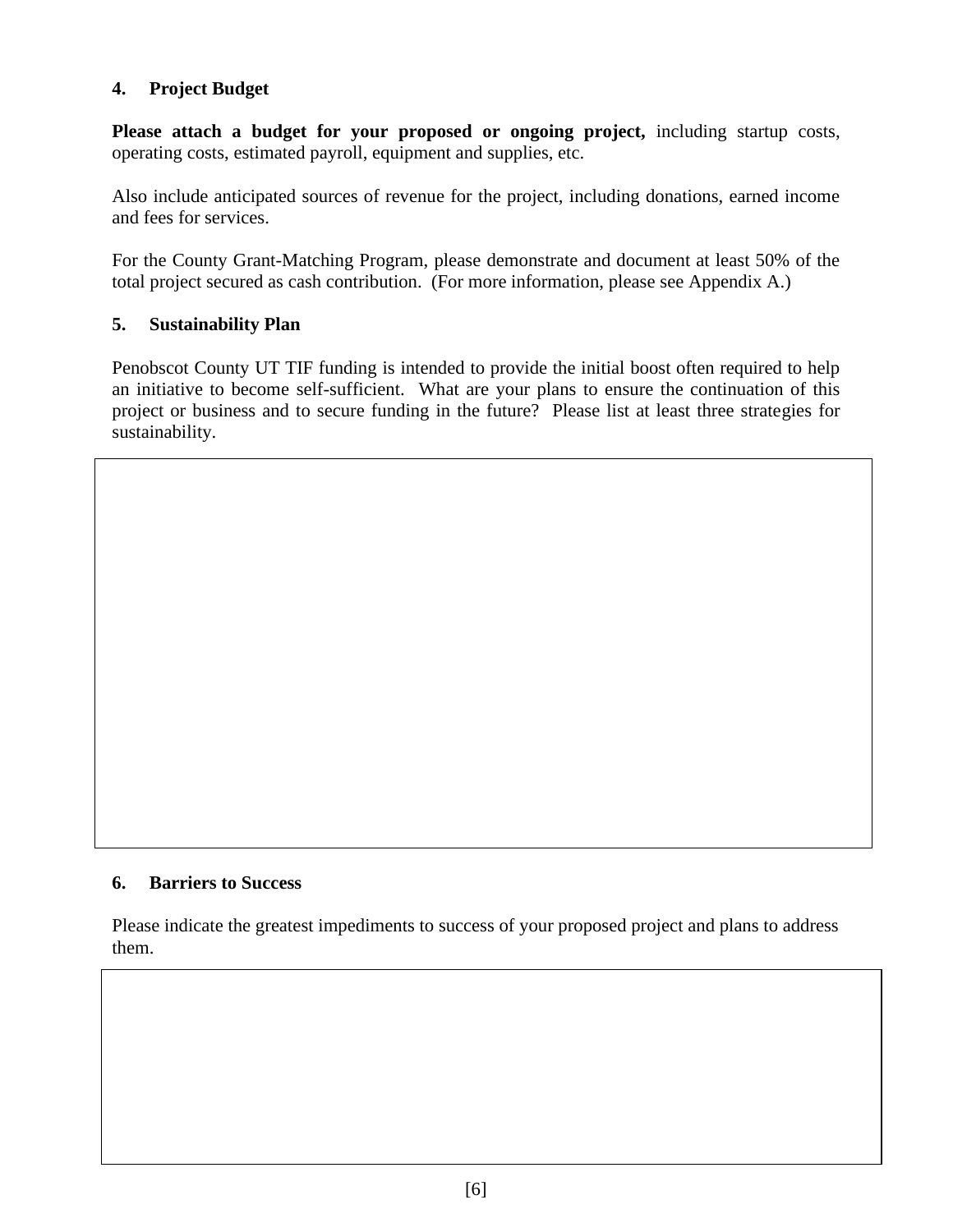# **7. Project Narrative**

You may use the spaces below each major section or you may include a separate page. Please do not exceed one typed page for each section.

**History of your company or organization** (founding date, mission, region and population served, top products or services, etc.):

**Overview of the project for which you seek funding** (1. Overall goal; 2. How this project will strengthen your organization; 3. Up to three measureable outcomes that will help achieve your goal; 4. Specific activities required to complete the project):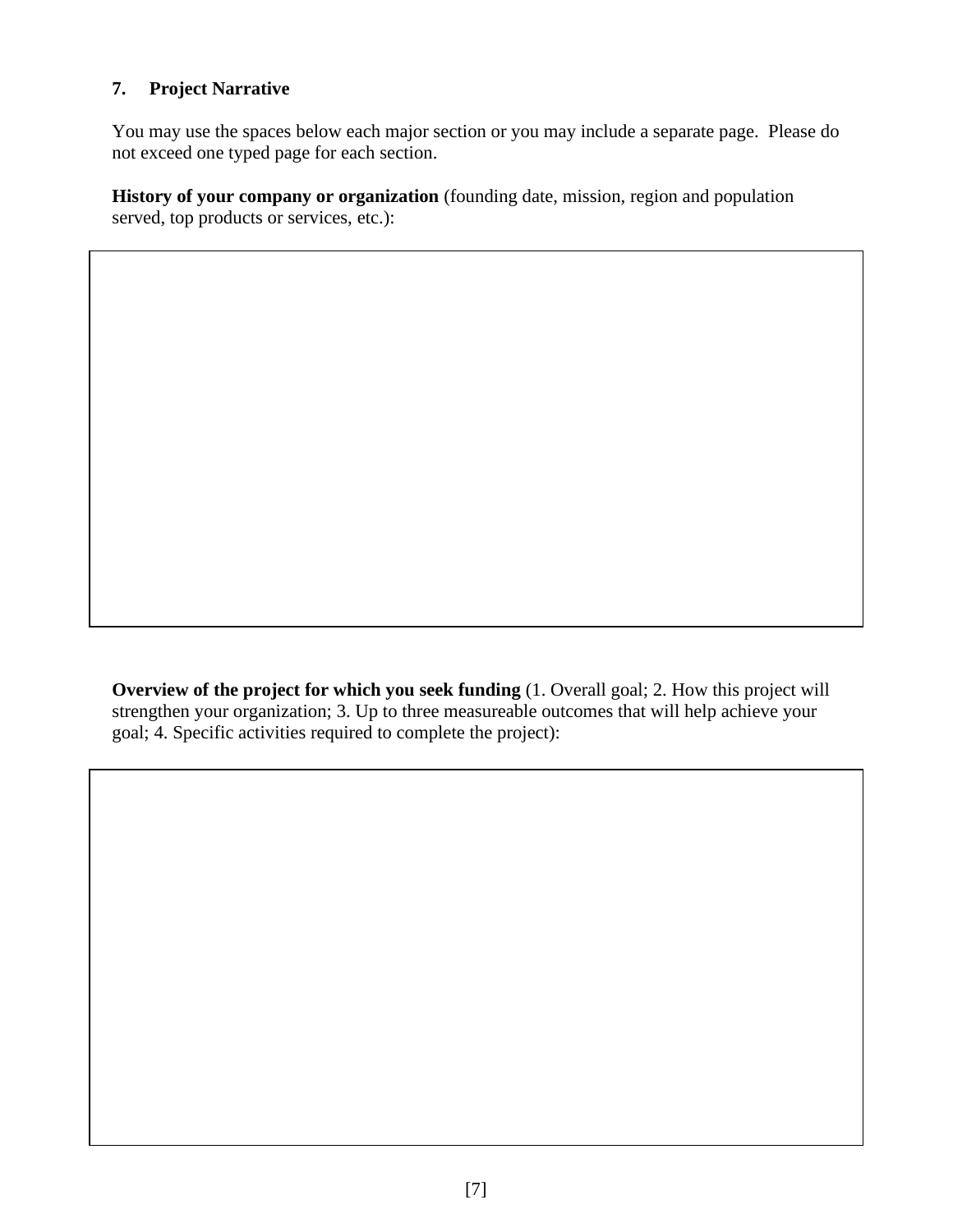Who will be served by this project?

Township/region: \_\_\_\_\_\_\_\_\_\_\_\_\_\_\_\_\_\_\_\_\_\_\_\_\_\_\_\_\_\_\_\_\_\_\_\_\_\_\_\_\_\_\_\_\_\_\_\_\_\_\_

Age range of those served: \_\_\_\_\_\_\_\_\_\_\_\_\_\_\_\_\_\_\_\_\_\_\_\_

Approximate number: \_\_\_\_\_\_\_\_\_\_\_\_\_\_-

**Plan for evaluating the success of this project:**

#### **8. Signatures - Must be original, not photocopied.**

\_\_\_\_\_\_\_\_\_\_\_\_\_\_\_\_\_\_\_\_\_\_\_\_\_\_\_\_\_\_\_\_\_\_\_\_\_\_\_\_\_\_\_\_\_\_\_\_ \_\_\_\_\_\_\_\_\_\_\_\_\_\_\_\_\_ Signature of President, CEO or Board President (non-profits) Date \_\_\_\_\_\_\_\_\_\_\_\_\_\_\_\_\_\_\_\_\_\_\_\_\_\_\_\_\_\_\_\_\_\_\_\_\_\_\_\_\_ \_\_\_\_\_\_\_\_\_\_\_\_\_\_\_\_\_\_\_\_\_\_\_\_\_\_\_\_\_ Print name Title **Fiscal sponsor (if applicable):** \_\_\_\_\_\_\_\_\_\_\_\_\_\_\_\_\_\_\_\_\_\_\_\_\_\_\_\_\_\_\_\_\_\_\_\_\_\_\_\_\_\_\_\_\_\_\_\_\_ \_\_\_\_\_\_\_\_\_\_\_\_\_\_\_\_\_

\_\_\_\_\_\_\_\_\_\_\_\_\_\_\_\_\_\_\_\_\_\_\_\_\_\_\_\_\_\_\_\_\_\_\_\_\_\_\_\_\_\_ \_\_\_\_\_\_\_\_\_\_\_\_\_\_\_\_\_\_\_\_\_\_\_\_\_\_\_

Signature of officer of fiscal sponsor organization Date

Print name Title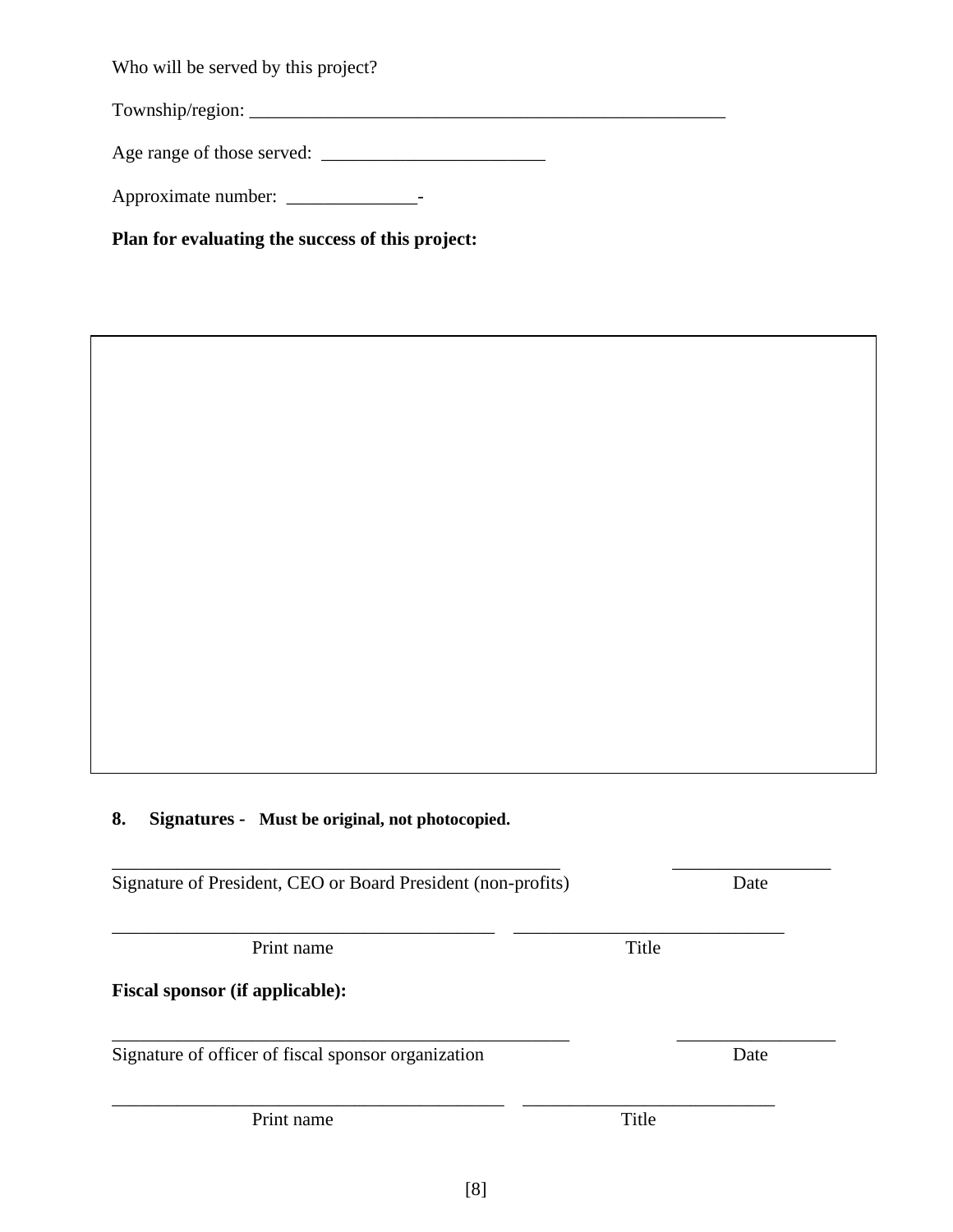# **Application Checklist**

Please be sure you have included or completed the following items before submitting your application:

| Complete contact information                                                                                                                                                                                     |
|------------------------------------------------------------------------------------------------------------------------------------------------------------------------------------------------------------------|
| For non-profits, a copy of your IRS determination letter                                                                                                                                                         |
| All sections completed on this form or, if typed on a separate sheet, so noted in the<br>correct areas on the form (Example: "Please see attachment A", etc.) and appropriately<br>titled on the separate sheet. |
| A project budget as noted in section IV                                                                                                                                                                          |
| A cover letter from the leader of your organization                                                                                                                                                              |
| If you have a fiscal sponsor, a letter from that sponsor as indicated under "Directions" on<br>the first page of this application.                                                                               |
| Any brochures or other promotional material you would like to include (optional)                                                                                                                                 |
| Up to three letters of support (optional)                                                                                                                                                                        |
| Original signatures on application                                                                                                                                                                               |
| Remove and retain Appendix of this application before submittal                                                                                                                                                  |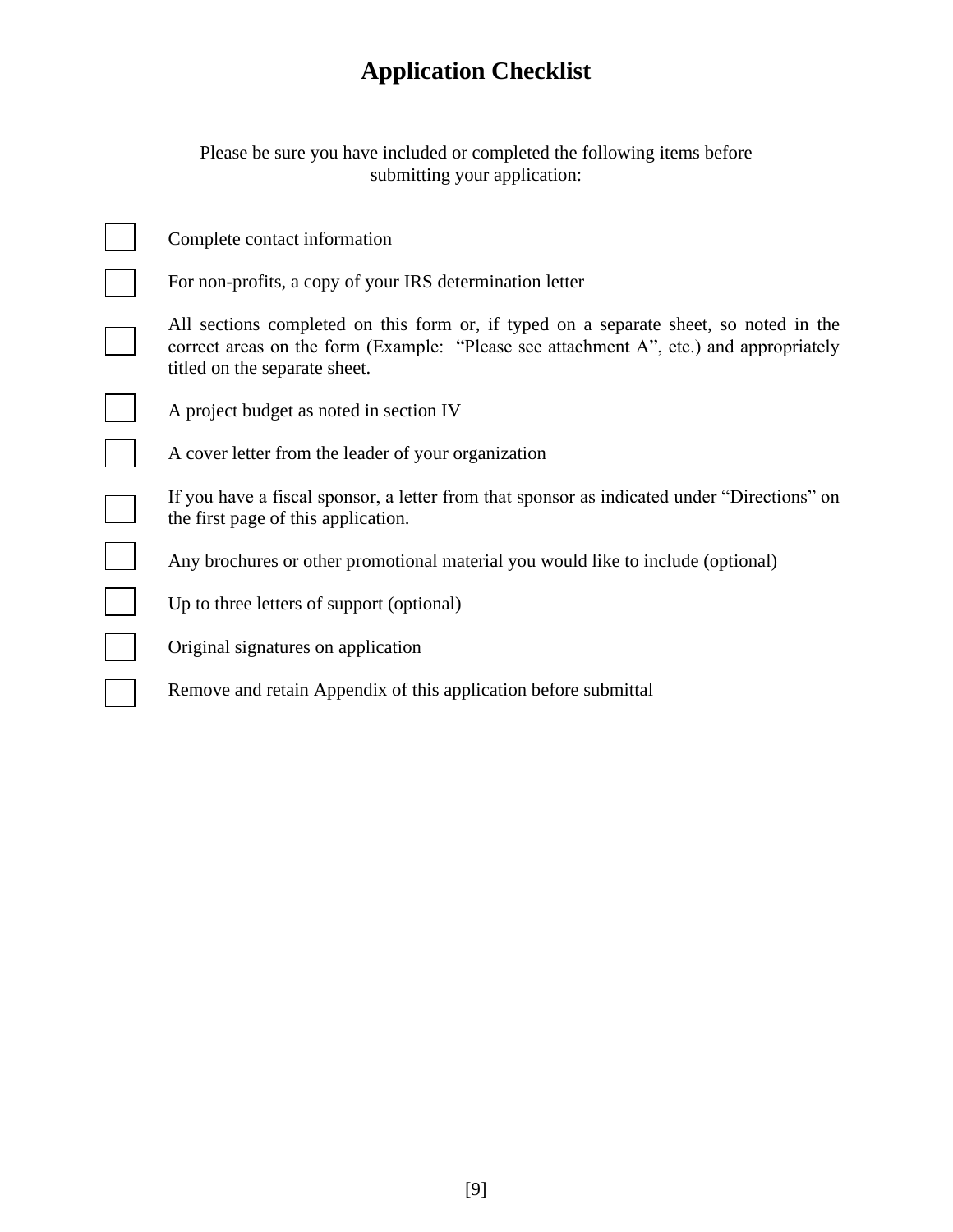# Appendix A: Guidelines and Considerations for Penobscot County TIF District Funding Applications

**Note:** The following appendix is for informational purpose. You do not need to return the appendix with your application.

For questions and/or assistance preparing an application, contact Shaw Week at Penobscot County UT Administration. Call (209)942-8566 or email [sweeks@penobscot-county.net.](mailto:bveilleux@penobscot-county.net)

**The Penobscot County UT TIF Program has specific limitations regarding who may apply and what projects and costs are eligible for funding assistance. It is important to understand these guidelines prior to submitting an application. See below for details.**

#### **Public Program:**

The Penobscot County Commissioners are entrusted by its citizens to be responsible stewards of the UT TIF program fund. Accountability and transparency are held in the highest regard/ As such:

- Applicants must be willing to make public all matters and materials provided as part of a UT TIF grant or loan request. Information relating to project design and implementation including perhaps competitive advantages, personal and business financial and tax data, is all subject to public review.
- The County will, under special and limited circumstances, take appropriate steps to protect personal and/or proprietary information relating to UT TIF funded projects.

#### **Eligibility to Apply:**

Key considerations for TIF grant award determinations include:

Project Location

• The proposed activity must take place within the Unorganized Territories of Penobscot County

Opportunity for economic impact

• Projects intended to create and/or retain jobs in the region and more specifically in the UT, are more likely to receive support through this program.

Level of matching funds secured by applicant

- The County will give priority to those applicants who provide at least 50% of any cash match required by the grantor.
- Projects proposing collaboration with additional partners and shared risk may be viewed more favorable.

Sustainability

• TIF grant funds are not intended to be utilized as a long-term subsidy. Awards will be made to those requests showing a need for an infusion of capital to complete an initiative and/or become self-sustaining.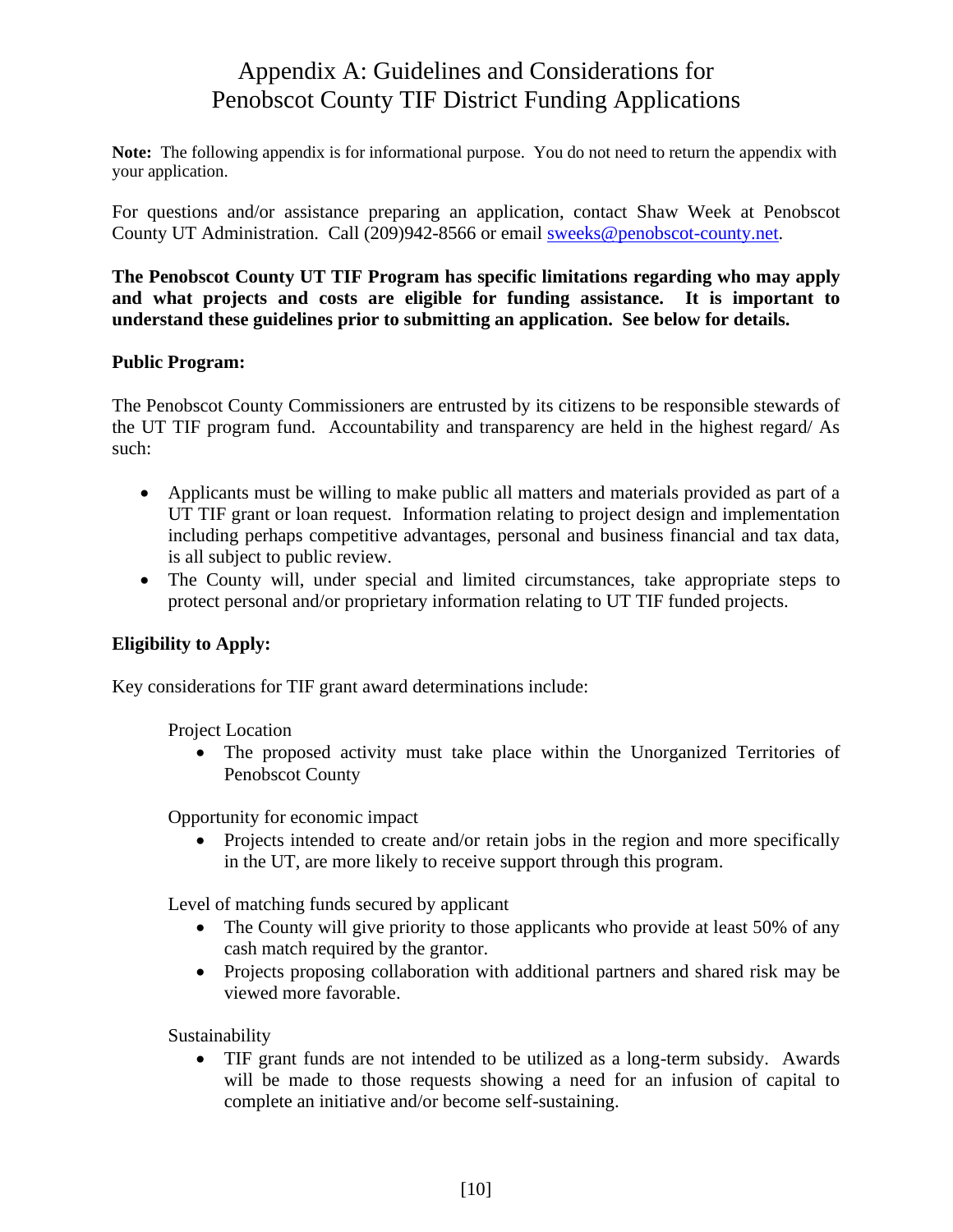Eligibility continued:

Individuals and/or organizations that have received or directly benefited from a previous TIF grant award remain eligible to apply for additional funding, though certain conditions may apply.

- For any individual or entity, the maximum lifetime (total) grant award limit of all funds obtained through this program is \$100,000.
- Individuals or entities may not be awarded funds through this program over consecutive years unless the secondary request is to implement activities previously examined using UT TIF planning grant funds. Generally, grantees will be required to wait at least two full calendar years from the time of their award before submitting a request for additional funding through this program.

#### **Special considerations for large scale investment and/or job creation:**

In keeping with the original intent of this program, project proposals which offer substantial capital investment and/or the strong potential for significant job creation within the Unorganized Territories may be eligible for additional support through this program. These exceptional cases may be considered from time to time on an individual basis, but potential applicants must contact the TIF Administrator or the Penobscot County Administrator to discuss prior to submitting an application. Awards and funding levels will be at the sole discretion of the County Commissioners.

#### **Grantee Obligations:**

Successful applicants are not required to accept grant funds awarded to them. The county allows applicants up to six months from time of notice of award to accept that award. If the award is not accepted within that timeframe, the application and award notice will be considered void. Those who do accept a grant award will be required to first agree to specific terms outlined in a grant contract with the county. Each grant contract is unique to the project funded, but several requirements are inclusive to all grant contracts. Please consider the following:

#### GRANT PERIOD

The grant period for all TIF grants will be no less than one year from the time of receipt of an award. Any awards where grant funds are invested in tangible property, the grant term shall be 4 years in length.

#### REPORTING

All grantees will be required to maintain regular communication with the county. Grantees are typically required to submit progress reports and verification of expenditures at least four (4) times per year during the grant period. The TIF Grant Administrator will work closely with grantees to ensure this occurs.

#### VERIFICATION OF EMPLOYMENT

Grantees will be required to provide evidence of the creation and/or retention of any jobs proposed in the grant application materials. This should include details about the type of job, the frequency and duration (part-time, full-time, long term, temporary or seasonal) and wage levels or compensation package.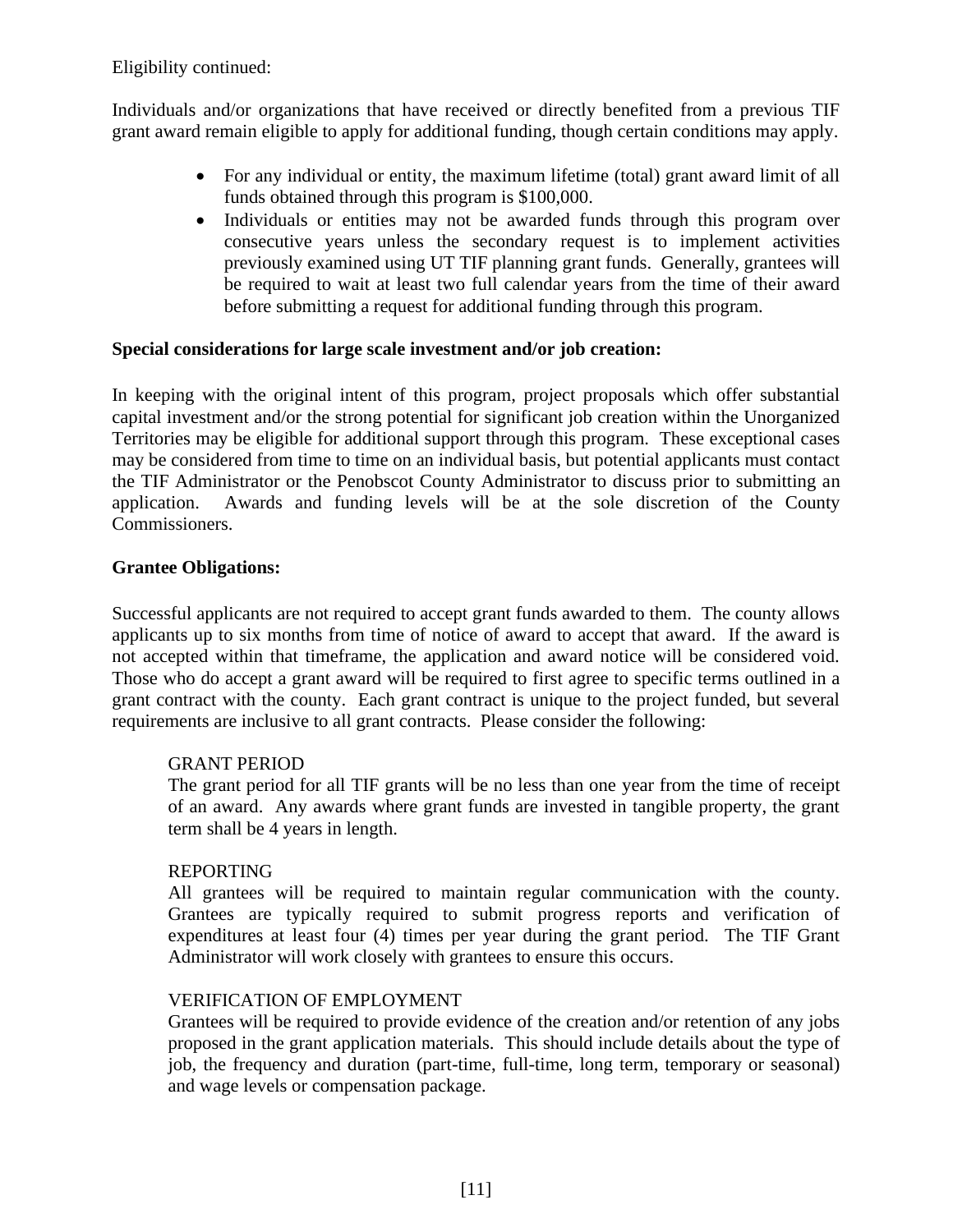#### DEFAULT AND REPAYMENT

Grantees who do not meet the requirements outlined in the grant contract will be required to repay all or a portion of the funds awarded to them. Each case will be considered on an individual basis, however; upon the sale, transfer or dissolution of a grant project prior to the end date of the grant period, the grantee will be held liable for up to the full amount of the initial award amount.

#### **Funding for Economic Development Planning**

TIF funds may be directed from time to time to support consultant costs relating to certain economic development planning activities that assess opportunities for construction of new revenue-generating facilities within the Unorganized Territory.

Consultant costs should be associated with planning studies or feasibility analyses to support economic development programs that will expand commercial and revenue generating projects within the Unorganized Territory. Areas of planning focus may include, but are not limited to, feasibility and analysis for a multi-purpose commercial facility for conference center(s) or tourism facilities, commercial buildings to attract new enterprise, energy development facilities and transportation infrastructure.

Other allowable uses of the Economic Development Fund:

- (1) Costs related to environmental improvements.
- (a) Milfoil and/or other invasive species mitigation to protect water quality of recreational waterways.
- (b) Mitigation and remediation of septic waste or other contaminants affecting water quality of recreational waterways
- (c) Erosion control as appropriate to protect integrity of recreational waterways and other recreational trails.
- (2) Costs related to education and training.
- (a) Support education and training funds through a scholarship program for UT residents to attend Maine institutions of higher learning or to online learning entities when in-state options are not available.
- (b) Provide skilled development training programs for jobs created or retained within the UT.
- (c) Expand rural broadband access to UT residents to improve access to training and educational opportunities.
- (3) Costs related to child care.
- (a) Quality child care costs, including finance costs and construction, staffing, training, certification, transportation and accreditations costs.
- (4) Costs related to transit service
- (a) Capital and annual costs to provide transit services to UT residents, by adding bus or other transportation service, signage and shelters.
- (5) Costs related to recreational trails.
- (a) Costs associated with new or existing recreational trails determined by the department to have significant potential to promote economic development, including but not limited to, costs for multiple projects and project phases that may include planning, design, construction, maintenance, grooming and improvements with respect to new or existing recreational trails within the UT. This may include bridges and dams that are part of the trail corridor, used all or in part for all-terrain vehicles, snowmobiles, hiking, bicycling, cross-country skiing or other related uses. The County Commissioners will make final decisions on requesting proposals for use of funds in this activity.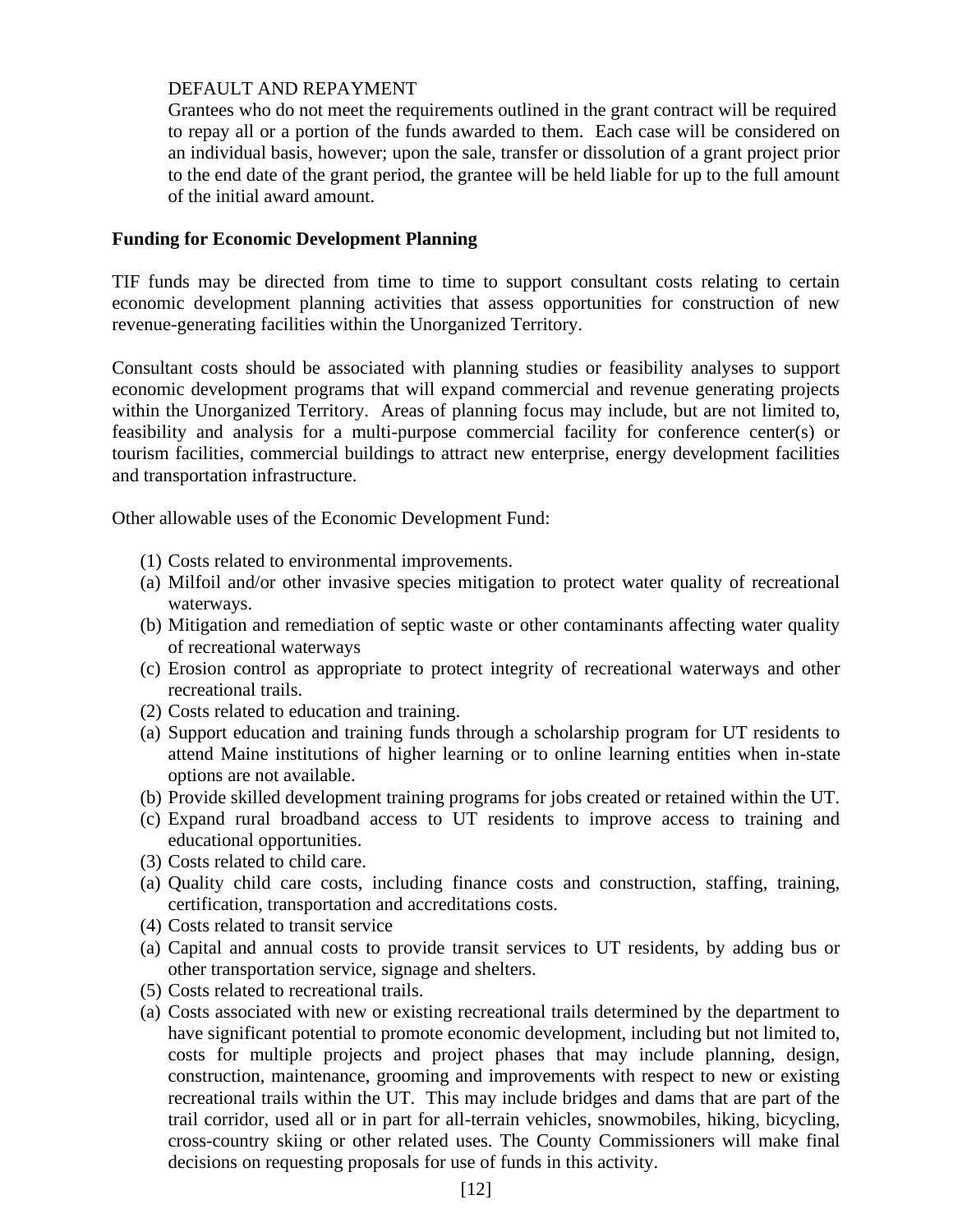#### **Capital Project Funding**

As authorized by the TIF and supporting documents, grant funding will be made available for qualifying capital projects in the UTs. .

Allowable uses of the Capital Project Fund:

Public and/or commercial improvements within the District resulting from the planning and feasibility activities described in item 4. Expenditures may include capital costs, financing costs, real property assembly costs and professional service costs.

All projects must meet statutory requirements of 30-A §5225, specifically:

Costs of improvements made within the tax increment financing district, including but not limited to:

- (1) Capital costs, including but not limited to:
- (a) The acquisition or construction of land, improvements, public ways, buildings, structures, fixtures and equipment for public, new or existing recreational trail or commercial use
- (b) Demolition, alteration, remodeling, repair or reconstruction of existing buildings, structures and fixtures.
- (c) Site preparation and finishing work; and
- (d) All fees and expenses that are eligible to be included in the capital cost of such improvements, including, but not limited to, licensing and permitting expenses and planning, engineering, architectural, testing, legal and accounting expenses.
- (e) Financing costs, including, but not limited to, closing costs, issuance costs and interest paid to holders of evidences of indebtedness issued to pay for project costs and any premium paid over the principal amount of that indebtedness because of the redemption of the obligations before maturity.

#### **Match for Economic Development Grant Programs**

Available funds will be utilized as match for federal and state economic development grant programs for purposes identified as authorized project costs in 30-A MRSA §5225.

#### **Municipal Investments Within the District**

#### *Capital costs, including*

- Acquisition or construction of land, improvements, public ways, buildings, structures, fixtures and equipment for public, new or existing recreational trail or commercial use.
- Demolition, alteration, remodeling, repair or reconstruction of existing buildings, structures and fixtures.
- Site preparation and finishing work
- All fees and expenses that are eligible to be included in the capital cost of such improvements, including, but not limited to, licensing and permitting expenses and planning, engineering, architectural, testing, legal and accounting expenses.
- Financing costs, including, but not limited to, closing costs, issuance costs and interest paid to holders of evidences of indebtedness issued to pay for project costs and any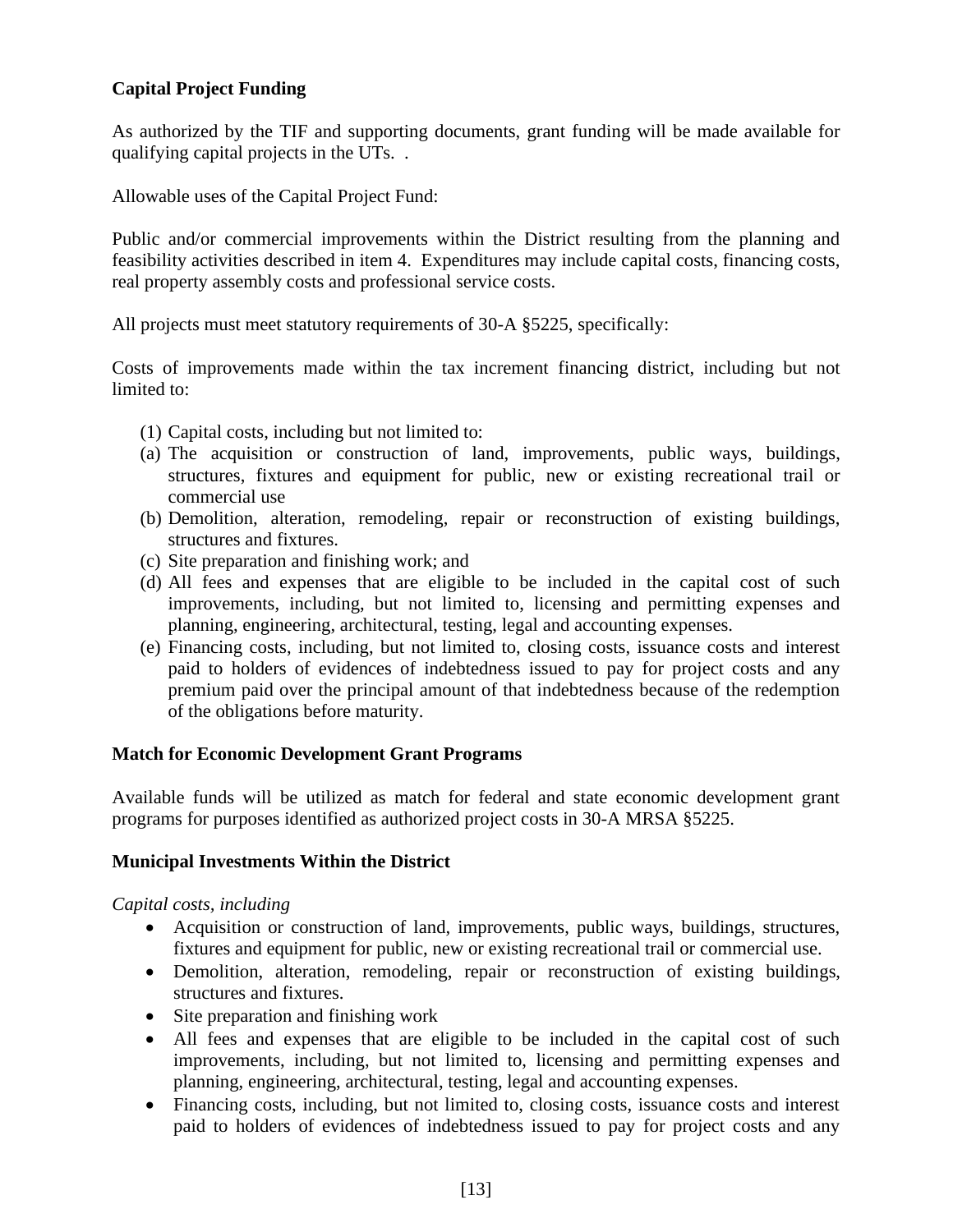premium paid of the principal amount of that indebtedness because of the redemption of the obligations before maturity.

## *Professional, administrative and Organizational costs including*

- Professional service costs including, but not limited to licensing, architectural, planning, engineering, consulting and legal expenses.
- Reasonable charges for time spent by County officials and employees in connection with the implementation of the development program-includes consulting services directly related to district implementation.
- Organizational costs associated with the establishment and any amendment of the TIF district.

#### **Investments made necessary by the District**

#### *Public Safety Costs including*

- The cost reasonably related to the construction, alteration or expansion of any public safety facilities required due to improvements or activities within the district.
- The cost of improving public safety within the UT including, but not limited to, fire protection equipment, such as a fire engine, 4x4 wild land fire pumper, Universal Terrain Vehicle system including 4x4, side by side UTV vehicle, wild land fire personal protective equipment/training and attach pumper, all made necessary by increased opportunity for development.
- Capital costs to enhance County emergency radio communications and cell service to support the District. Investment may need to be outside of the UT. If investments benefit areas outside the UT, costs paid with UT revenues will be pro-rated.
- Public safety equipment made necessary by anticipated development within the County UT investment area of the District.

*Adverse Impact Mitigation*

• Costs of funding to mitigate adverse impact of the District, in any; may include, but is not limited to, noise barriers, wildlife habitat or environmental impacts of either the Project or anticipated development within the County UT investment area of the District.

#### **Investments related to economic development**

*Costs of Funding Economic Development Programs, Events and Marketing of the UT as a Business Location.*

- Economic development planning
- A UT pro-rated share of a county wide project to digitize county maps to support economic development investment and environmental improvements. Such funding will be limited to costs related to the UT. In the case of county-wide expenditures, costs will be limited to an UT pro-rated share of expenditures.

*Economic Development Program Support*

- Pro-rated share of dues to organizations that provide economic development support to the UT, such as the Eastern Maine Development Corporation. Such funding will be limited to costs related to the UT and may include additional economic development services and contracts.
- Pro-rated costs of staff salary or consultant fees to oversee the TIF program and to promote economic development within the UT.

*Costs Related to Environmental Improvements*